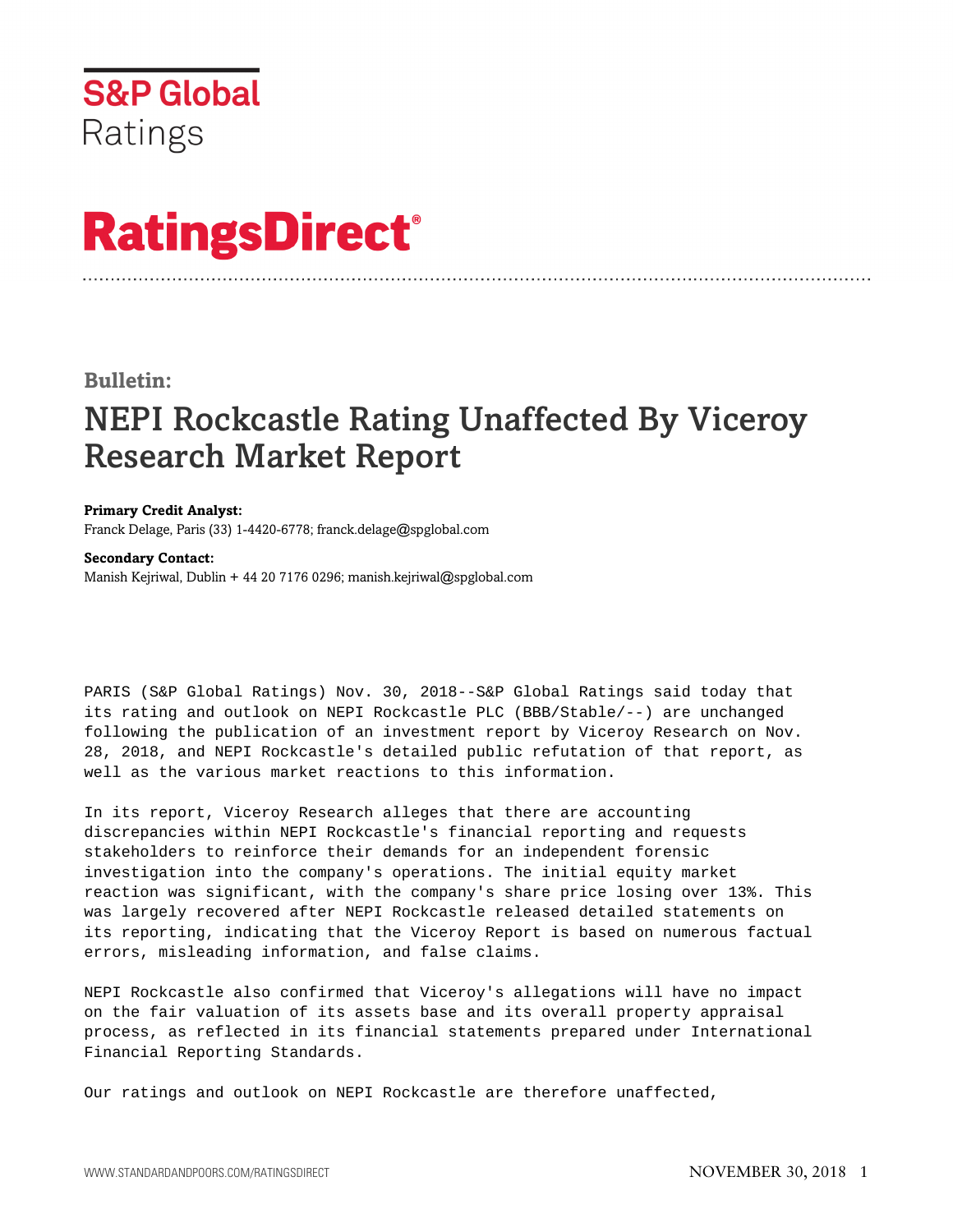reflecting the lack of conclusive evidence contained in the Viceroy Research report. We will monitor possible developments related to the allegations, including in terms of NEPI Rockcastle's access to capital markets.

This report does not constitute a rating action.

**Additional Contact:** Industrial Ratings Europe; Corporate\_Admin\_London@spglobal.com